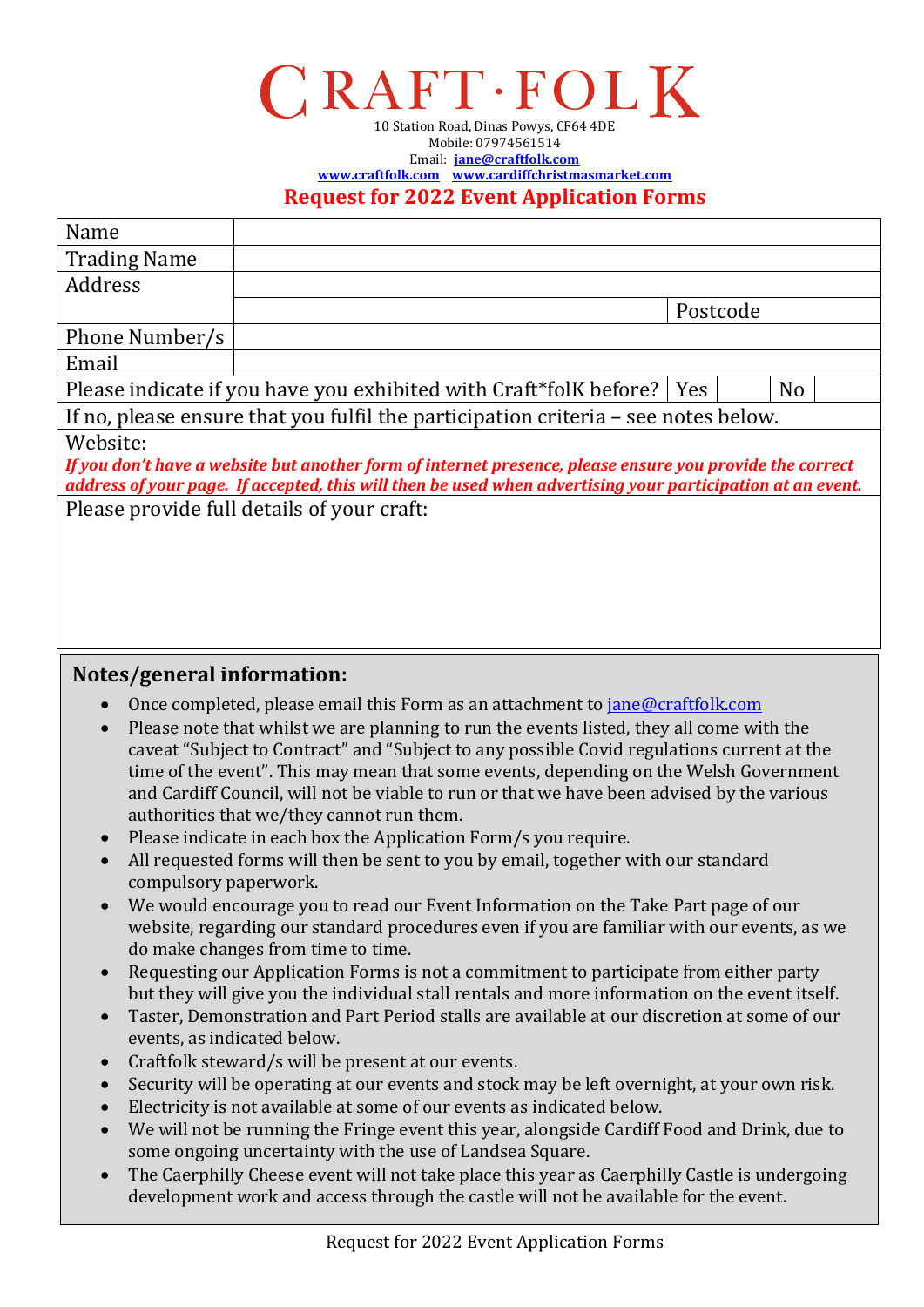| $\mathbf{1}$   | <b>Easter in Cardiff Bay 2022</b>                                                    |  |
|----------------|--------------------------------------------------------------------------------------|--|
|                | Good Friday 15 to Bank Holiday Monday 18 April                                       |  |
|                | Upper level of Roald Dahl Plass (opposite Wales Millennium Centre)                   |  |
|                | If space allows children's workshops and demonstration stalls may be                 |  |
|                | available.                                                                           |  |
|                | In Craft*folK red/white canvas stalls sited on hard standing.                        |  |
|                | Electricity is not available at this event                                           |  |
| $\overline{2}$ | <b>May Day in Cardiff Bay 2022</b>                                                   |  |
|                | Saturday 30 April to Bank Holiday Monday 2 May                                       |  |
|                | Upper level of Roald Dahl Plass (opposite Wales Millennium Centre)                   |  |
|                | If space allows childrens workshops and demonstration stalls may be                  |  |
|                | available. Electricity is not available at this event                                |  |
|                | In Craft*folK red/white canvas stalls sited on hard standing.                        |  |
| 3              | <b>Meet the Makers in Cardiff 2022</b>                                               |  |
|                | Saturday 7 to Saturday 21 May                                                        |  |
|                | Cardiff City Centre: St John's Church Area, Working Street and the Hayes             |  |
|                | The emphasis this year is to encourage as many makers as possible to                 |  |
|                | demonstrate.                                                                         |  |
|                | Depending upon availability a second stall free of charge may be available to        |  |
|                | assist.                                                                              |  |
|                | It is also split into two trading periods, of 7 days (7-13) and 8 days (14-21)       |  |
|                | Taster, demonstration and part period stalls are available at our discretion.        |  |
|                | A discount is also available at our Cardiff Christmas Market <i>if</i> you take part |  |
|                | in both this event and the Summer Festival. Terms and conditions apply and           |  |
|                | can be found on the application form.                                                |  |
|                | In Craft*folK wooden stalls.                                                         |  |
| $\overline{4}$ | <b>Spring Bank Holiday in Cardiff Bay 2022</b>                                       |  |
|                | Friday 3 to Sunday 5 June                                                            |  |
|                | (Queen's Platinum Jubilee celebrations)                                              |  |
|                | Upper level of Roald Dahl Plass (opposite Wales Millennium Centre)                   |  |
|                | If space allows childrens workshops and demonstration stalls may be                  |  |
|                | available. Electricity is not available at this event                                |  |
|                | In Craft*folK red/white canvas stalls sited on hard standing.                        |  |
| 5              | <b>Barry Island Festival of Food 2022</b>                                            |  |
|                | Saturday 25 and Sunday 26 June                                                       |  |
|                | Now an established family event, organised by the Vale of Glamorgan                  |  |
|                | Council, sited on the promenade overlooking Whitmore Bay.                            |  |
|                | If space allows children's workshops and demonstration stalls may also be            |  |
|                | available.                                                                           |  |
|                | In Craft*folK red/white canvas stalls.                                               |  |
|                | <b>ONLY</b> art and craft stalls are permitted with Craft*folK at this event.        |  |
|                | Electricity may be available                                                         |  |
|                | Food/alcohol producers please contact Sarah Jones                                    |  |
|                | SEJones@valeofglamorgan.gov.uk                                                       |  |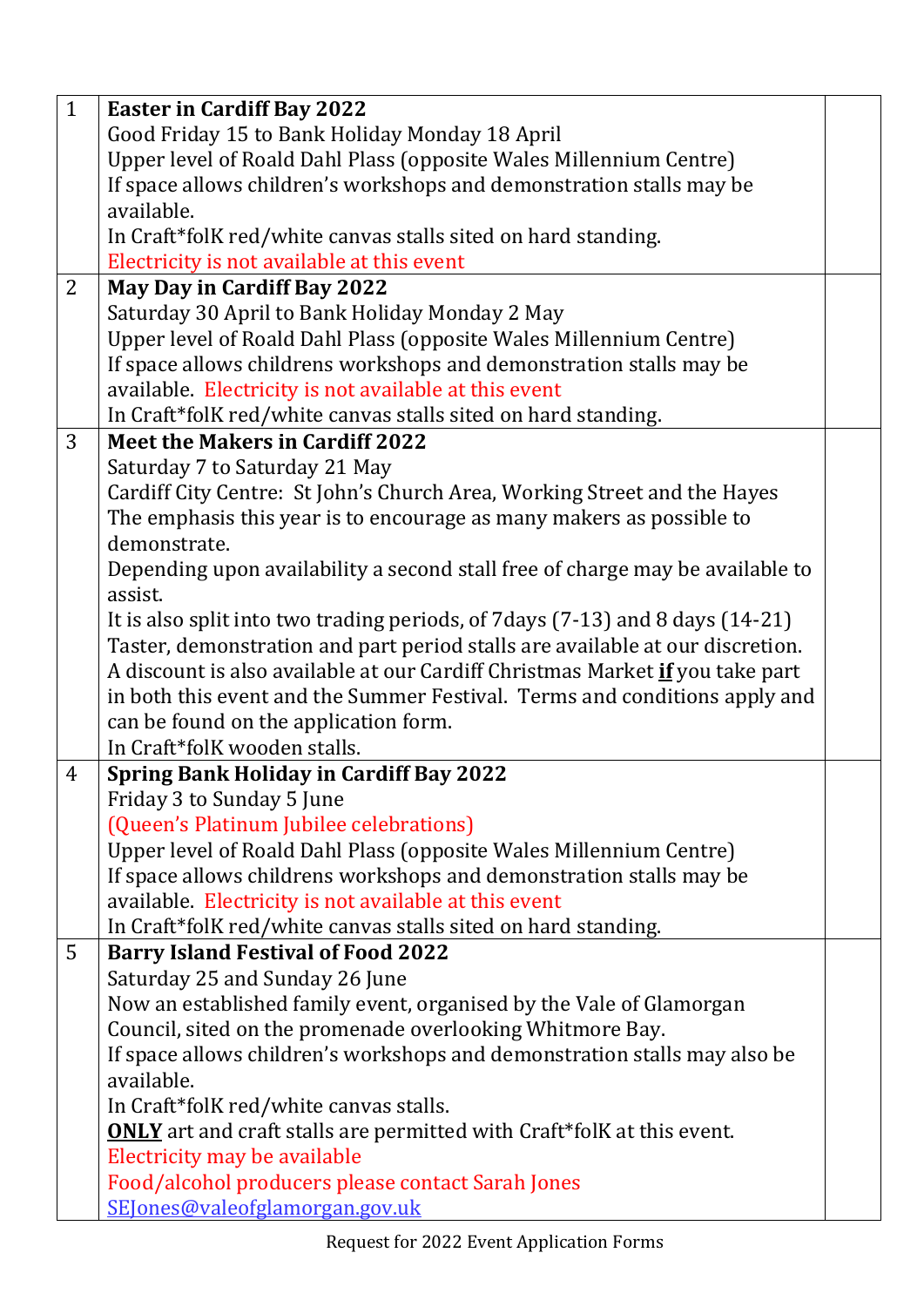| 6              |                                                                                                | <b>Cardiff Food &amp; Drink Festival 2022</b>                                          |         |  |
|----------------|------------------------------------------------------------------------------------------------|----------------------------------------------------------------------------------------|---------|--|
|                |                                                                                                | Friday 1 to Sunday 3 July                                                              |         |  |
|                |                                                                                                | Roald Dahl Plas, Opposite the Millennium Centre, Cardiff Bay                           |         |  |
|                |                                                                                                | In Craft*folK red/white canvas stalls.                                                 |         |  |
|                |                                                                                                | <b>ONLY</b> art and craft stalls are permitted with Craft*folK at this event.          |         |  |
|                |                                                                                                | Food/alcohol producers please contact Heather Brown                                    |         |  |
|                |                                                                                                | H.A.Brown@cardiff.gov.uk                                                               |         |  |
| $\overline{7}$ |                                                                                                | <b>Art and Craft Market in Cardiff Bay 2022</b>                                        |         |  |
|                |                                                                                                | Friday 22 to Sunday 24 July                                                            |         |  |
|                |                                                                                                | Upper level of Roald Dahl Plass (opposite Wales Millennium Centre)                     |         |  |
|                |                                                                                                | If space allows childrens workshops and demonstration stalls may be                    |         |  |
|                | available.                                                                                     |                                                                                        |         |  |
|                | The Cardiff Bay Beach will also be in the Basin.                                               |                                                                                        |         |  |
|                | Electricity is not available at this event                                                     |                                                                                        |         |  |
|                |                                                                                                | In Craft*folK red/white canvas stalls sited on hard standing.                          |         |  |
| 8              |                                                                                                | <b>Cardiff Summer Festival 2022</b>                                                    |         |  |
|                |                                                                                                | Saturday 6 to Saturday 20 August                                                       |         |  |
|                |                                                                                                | Cardiff City Centre: St John's Church area, Working Street and the Hayes.              |         |  |
|                |                                                                                                | It is also split into two trading periods, of 7 days (6-12) and 8 days (13-20)         |         |  |
|                |                                                                                                | Taster, demonstration and part period stalls are available at our discretion.          |         |  |
|                |                                                                                                | In Craft*folK wooden stalls.                                                           |         |  |
| 9              |                                                                                                | <b>August Bank Holiday in Cardiff Bay 2022</b>                                         |         |  |
|                |                                                                                                | Friday 26 to Tuesday 30 August                                                         |         |  |
|                |                                                                                                | Upper level of Roald Dahl Plass (opposite Wales Millennium Centre)                     |         |  |
|                | available.                                                                                     | If space allows childrens workshops and demonstration stalls may be                    |         |  |
|                |                                                                                                |                                                                                        |         |  |
|                | The Cardiff Bay Beach will also be in the Basin.<br>Electricity is not available at this event |                                                                                        |         |  |
|                |                                                                                                | In Craft*folK red/white canvas stalls.                                                 |         |  |
| 10             |                                                                                                | <b>Cardiff Christmas Market 2022</b>                                                   |         |  |
|                |                                                                                                | Thursday 10 November to Friday 23 December                                             |         |  |
|                |                                                                                                | Cardiff City Centre: Pedestrian areas covering St John Street, Working                 |         |  |
|                |                                                                                                | Street, the Hayes, and Trinity Street.<br>www.cardiffchristmasmarket.com               |         |  |
|                |                                                                                                | In Craft*folK wooden stalls.                                                           |         |  |
|                |                                                                                                | Part periods are also available subject to availability as follows:                    |         |  |
|                | Period 1                                                                                       | Thursday 10 to Sunday 20 November                                                      | 11 days |  |
|                | Period 2                                                                                       | Monday 21 to Sunday 27 November                                                        | 7 days  |  |
|                | Period 3                                                                                       | Monday 28 November to Sunday 4 December                                                | 7 days  |  |
|                | Period 4                                                                                       | Monday 5 to Sunday 11 December                                                         | 7 days  |  |
|                | Period 5                                                                                       | Monday12 to Friday 23 December                                                         | 12 days |  |
|                |                                                                                                | An additional discount is also available at the Cardiff Christmas Market <u>if</u> you |         |  |
|                |                                                                                                | have applied and been accepted for the full duration of all three City Centre          |         |  |
|                | events (Cardiff Spring, Summer and Christmas). This offer will become null and                 |                                                                                        |         |  |
|                | void if you subsequently cancel either the Spring or Summer event.                             |                                                                                        |         |  |
|                | Please note this offer is <b>not</b> available for Taster Stall bookings.                      |                                                                                        |         |  |